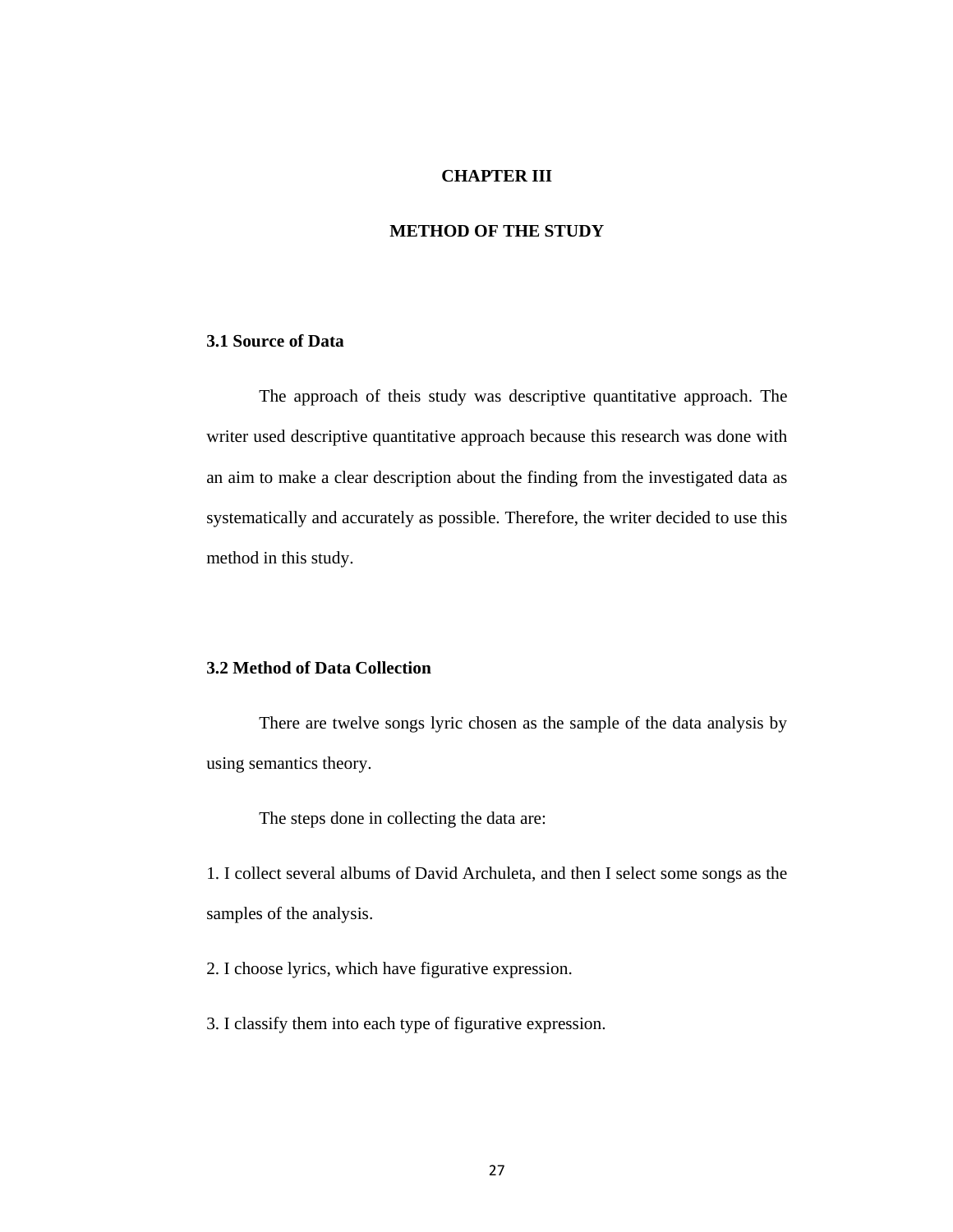### **3.3 Method of Data Analysis**

The steps taken in analyzing the data is:

1. Analyzing the selected twelve songs lyrics, having figurative expressions.

2. Classifying them into each type of figurative expression and then described them by using conceptual metaphor.

3. Concluding the result of analysis into percentage of each figurative expression found in those twelve songs lyrics. In order to count the percentage, the writer used formula as seen as follow:

Frequency = 
$$
\frac{\sum x}{\sum n}
$$
 × 100%

 $x = Type$  of figurative of expressions

- $n = Total number of figurative of expressions found in the data$
- 4. After the formula was applied to the umber of figurative expressions, then table I was able to be displayed as follow: